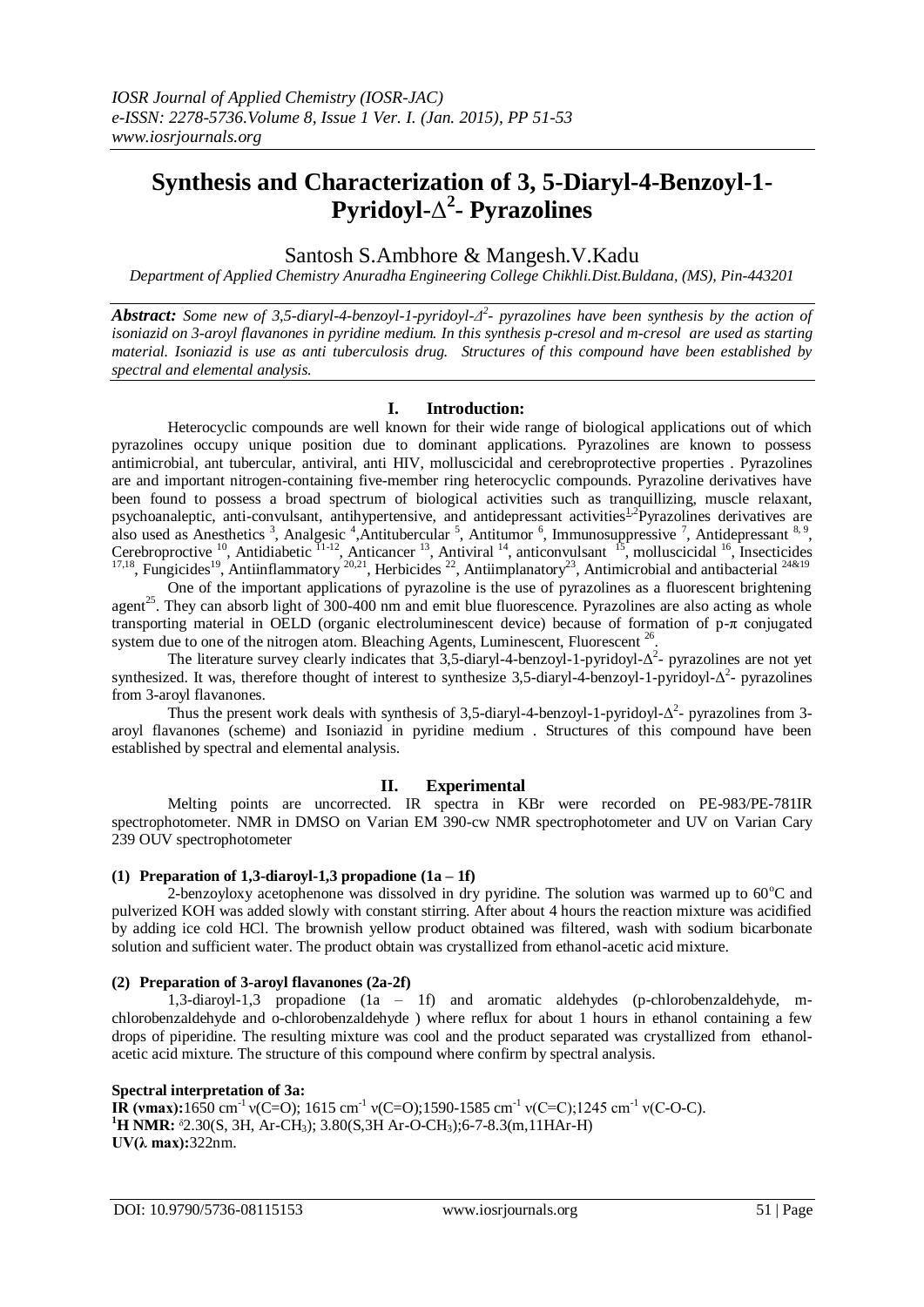## **(3) Preparation of 3,5-diaryl-4-benzoyl-1-pyridoyl-Δ 2 - pyrazolines (4a-4f)**

3-aroyl flavanones where reflux with isoniazid for 8 to 10 hours in pyridine solvent. The reaction mixture was decomposed by acidified water, filtered and wash with sufficient water. The product obtain was crystallized from ethanol-acetic acid mixture. To obtain a crystalline solid. Yield 60 – 80%.

#### **Spectral interpretation of 4a:**

**IR (vmax) :**1625cm<sup>-1</sup> v(C=O);3350 cm<sup>-1</sup> v(OH);1620 cm<sup>-1</sup> v(C=N);1500 cm<sup>-1</sup>  $v(C=C)$ ;1390 cm<sup>-1</sup> ν(C-N);1035 cm<sup>-1</sup>  $v(C-O)$ (Phenol)

**<sup>1</sup>H NMR:** ᵟ1.9(S, 3H,-CH3); 7.2-7.6(m,17H,-Ar-H); 12(S,1H,-OH). **UV(λ max):**256nm.

| <b>Table 1:</b> Physical Characterization data of Synthesized Compound 3-Aroyl flavanones (3a-3f) |  |  |  |  |  |  |  |
|---------------------------------------------------------------------------------------------------|--|--|--|--|--|--|--|
|---------------------------------------------------------------------------------------------------|--|--|--|--|--|--|--|

| Compound       | $\mathbb{R}$ | $R_2$           | $R_{3}$         | $R_4$ | $R_{5}$        | $R_6$          | Yield $(\%)$ | M.P.(°C) | Molecular Formula   |
|----------------|--------------|-----------------|-----------------|-------|----------------|----------------|--------------|----------|---------------------|
| 3a             | Н            | Н               | CH <sub>3</sub> | Н     | H              | C <sub>1</sub> | 85           | 132      | $C_{23}H_{17}O_3Cl$ |
| 3 <sub>b</sub> | Н            | Н               | CH <sub>3</sub> | Cl    | H              |                | 85           | 138      | $C_{23}H_{17}O_3Cl$ |
| 3c             | Н            | Н               | CH3             | Н     | C <sub>1</sub> | п              | 85           | 148      | $C_{23}H_{17}O_3Cl$ |
| 3d             | Н            | CH <sub>3</sub> | H               | Н     | Н              | C1             | 75           | 135      | $C_{23}H_{17}O_3Cl$ |
| 3e             | Н            | CH <sub>3</sub> | Н               | Cl    | H              | п              | 90           | 145      | $C_{23}H_{17}O_3Cl$ |
| 3f             | Н            | CH2             | Н               |       | C <sub>1</sub> |                | 85           | 136      | $C_{23}H_{17}O_3Cl$ |

**Table 2:** Physical Characterization data of Synthesized Compound 3,5-diaryl-4-benzoyl-1-pyridoyl-Δ 2 pyrazolines (4a-4f)

| Compound       | $R_1$ | R <sub>2</sub>  | $R_3$           | $R_4$       | $R_{5}$        | $R_6$ | Yield (%) | $M.P.(^{\circ}C)$ | Molecular Formula      |
|----------------|-------|-----------------|-----------------|-------------|----------------|-------|-----------|-------------------|------------------------|
| 4a             | H     | Н               | CH <sub>3</sub> | Н           | Н              | Cl    | 65        | 252               | $C_{29}H_{21}O_3N_3Cl$ |
| 4 <sub>b</sub> | H     | Н               | CH <sub>3</sub> | $\sim$<br>◡ | H              | Н     | 75        | 250               | $C_{29}H_{21}O_3N_3Cl$ |
| 4c             | H     | Н               | CH <sub>3</sub> | Н           | Cl             | H     | 80        | 249               | $C_{29}H_{21}O_3N_3Cl$ |
| 4d             | H     | CH <sub>3</sub> | H               | Н           | H              | Cl    | 75        | 254               | $C_{29}H_{21}O_3N_3Cl$ |
| 4e             | H     | CH <sub>3</sub> | Н               | $\sim$<br>◡ | H              | H     | 80        | 252               | $C_{29}H_{21}O_3N_3Cl$ |
| 4f             | H     | CH <sub>3</sub> | Н               | Н           | C <sub>1</sub> | Н     | 80        | 253               | $C_{29}H_{21}O_3N_3Cl$ |

**Scheme**



## **III. Conclusions**

In conclusion, we have reported an efficient procedure for the synthesis of 3,5-diaryl-4-benzoyl-1 pyridoyl- $Δ<sup>2</sup>$ - pyrazolines in pyridine medium. The major advantage of this method is that the ease of work-up. This method also offers some other merits such as pure synthesis, high yields of products, and use of various substrates, which make it useful and attractive proceture for the synthesis of 3,5-diaryl-4-benzoyl-1-pyridoyl- $\Delta^2$ pyrazolines.

#### **References:**

- [1]. Turan-Zitouni, G.; Chevallet, P.; Kilic, F.S.; Erol, K. Eur J. Med Chem. **2000** ,35,635.
- [2]. .Rajendra Prasad Y.;Lakshmana Rao, A.; Prasoona, K.; Murali, K.;Ravi Kumar, P., Bioorg Med Chem lett. **2005**,15,5030.
- [3]. Rao, K.S.; & Subbaraju, G. V., Indian J Heterocycl Chem, 4,**1994**,19.